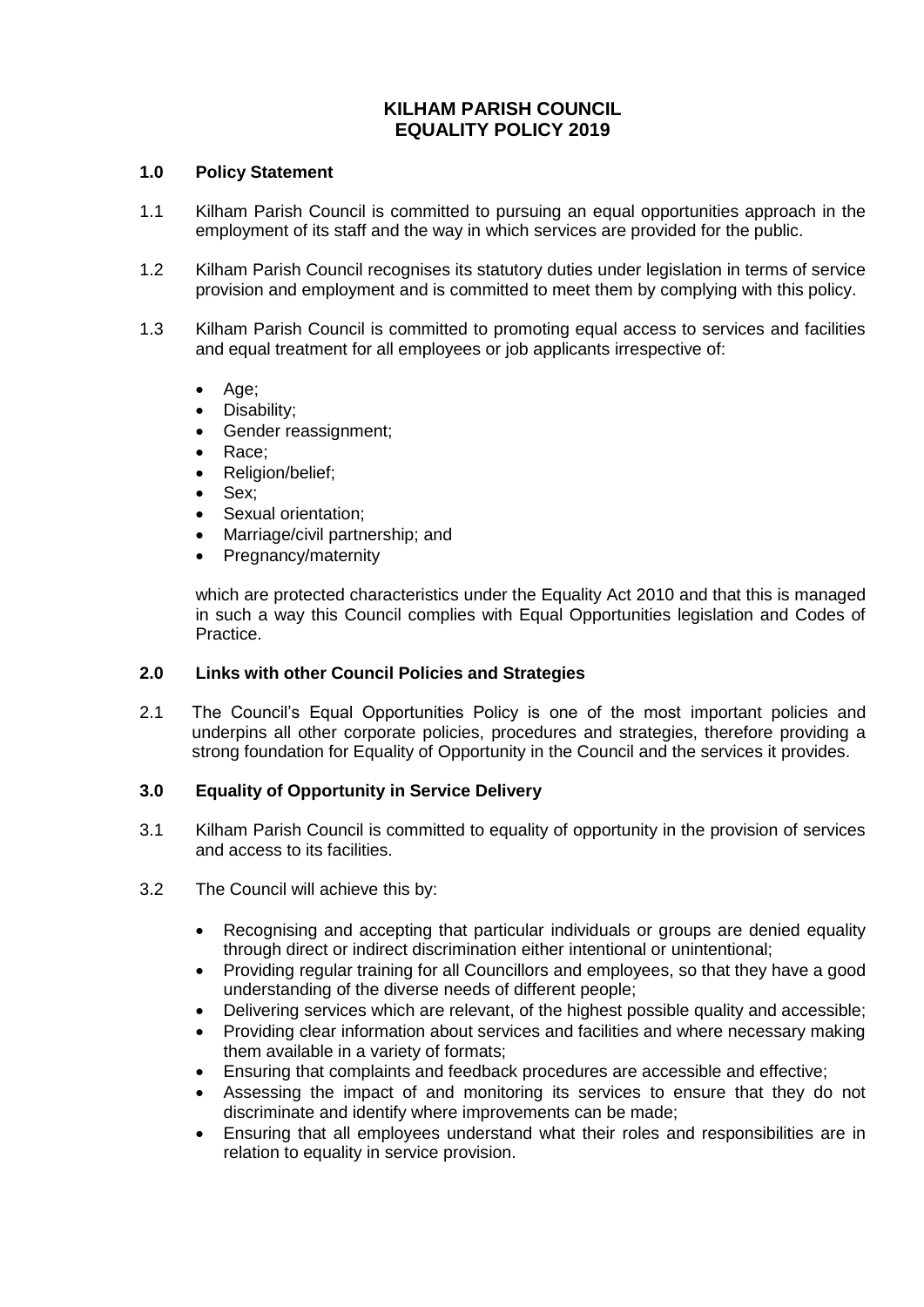## **4.0 Equality of Opportunity in Employment, Training and Organisational Development**

- 4.1 Kilham Parish Council is committed to providing equality of opportunity. All employees will have a part to play in achieving this and the Council will ensure that individuals are aware of their personal responsibility to follow and support the Equal Opportunities Policy.
- 4.2 This policy applies to all employees, whether full-time, part-time, fixed term contract, agency workers or temporary staff, and all job applicants. This policy has particular relevance to those concerned with recruitment, training and promotion.
- 4.3 No employee or prospective employee should receive unfair or unlawful treatment due to age, disability, gender reassignment, race, religion/belief, sex, sexual orientation, marriage/civil partnership, and pregnancy/maternity. Kilham Parish Council will seek to identify and act upon unlawful discrimination, which denies individual opportunity on anyone falling within the criteria mentioned above. Employees and applicants have the right to complain about unfair discrimination through the appropriate procedures.
- 4.4 The Council will achieve this by:
	- Ensuring that its recruitment and selection policies and procedures are equitable and fair so that the best people are appointed to deliver its services;
	- Only considering applicants for jobs on the basis of their relevant experience, skills and abilities unless a genuine occupational qualification exists for specific posts;
	- Ensuring that all employees receive fair and equal treatment in relation to their employment, regardless of whether they are part-time, full-time, or employed on a temporary basis;
	- Ensuring that employment policies and opportunities are of the highest possible quality, therefore equality, equity and consistency are embedded in practices, pay and conditions;
	- Making sure that equal consideration is given to people's needs and develop flexible and responsive employment opportunities to tackle those needs;
	- Encouraging and supporting employees to reach their full potential within the resources the Council has available to it;
	- Taking appropriate action against incidents of harassment, bullying or discrimination and offering support and advice to victims or witnesses to incidents; and
	- Taking disciplinary action against employees who discriminate against people who work for the Council or who seek employment with the Council.

## **5.0 Contractors and Suppliers**

- 5.1 Kilham Parish Council will ensure, so far as is reasonably practicable, that all contractors and suppliers carrying out work on behalf of the Council have the appropriate policies and working practices in place to ensure Equality of Opportunity and to comply with the requisite equality legislation and guidance.
- 5.2 The Council will ensure, so far as is reasonably practicable, that:
	- Contractors and providers have employment policies, procedures and practices that do not discriminate; and
	- Monitor whether contracts and commissioning arrangements meet these equality commitments.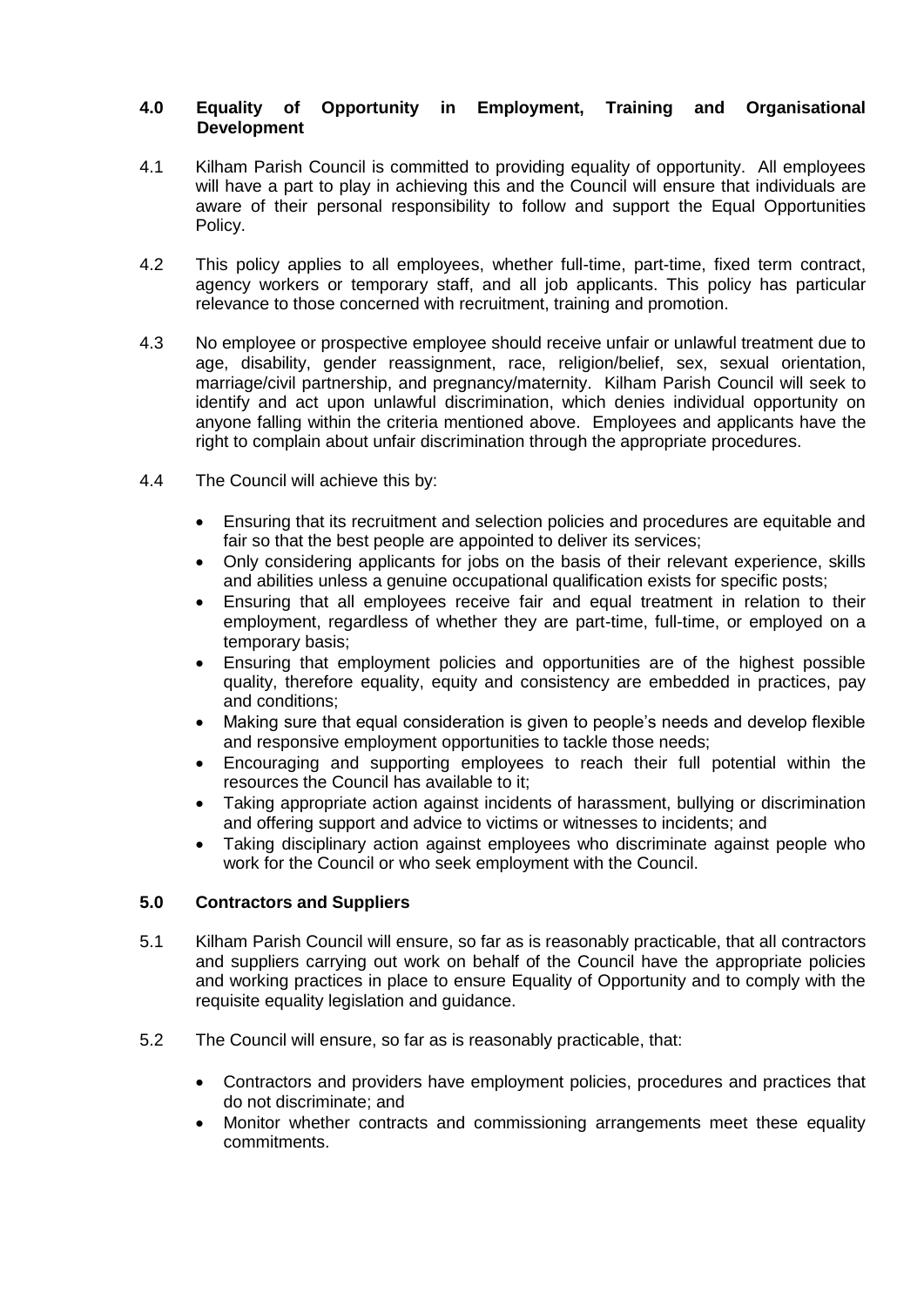# **6.0 Management and Supervision of this Policy**

## 6.1 Council and Committees

Strong leadership is essential to ensure that this policy is embedded at strategic and service delivery levels of the Council. The Council will be ultimately responsible for implementation of this policy and responsibility in respect of recruitment, employment and staff performance and management issues.

## **Councillors**

6.2 Councillors have overall responsibility for the direction and scrutiny of this policy and will ensure that the principles of fairness and equality guide the decision making process.

### Clerk

- 6.3 It is the responsibility of the Clerk to:
	- Ensure that within devolved areas of responsibilities, the standards established within this policy are followed;
	- Advise the Council on changing legislative standards as regards this policy.

### 6.4 Employees

All employees must:

- Co-operate with any measures introduced to ensure equal opportunities;
- Report any suspected discriminatory acts or practices:
- Not persuade or attempt to persuade others to practice unlawful discrimination;
- Not victimise anyone as a result of them having reported or provided evidence on discrimination;
- Not harass, abuse or intimidate others on account of their race, gender etc;
- Not pressurise job applicants in an attempt to discourage them from applying for or taking up a post.

#### 6.5 Breaches of Policy

Any breach of the Equal Opportunities Policy will be dealt with through the disciplinary procedure. Serious offences such as harassment and victimisation may be treated as gross misconduct.

#### **7.0 Complaints**

7.1 Any employee who has a concern regarding the application of this policy should make use of the Council's grievance procedure.

#### 7.2 Existing Employees

Employees wishing to raise a grievance alleging unlawful discrimination during an internal selection procedure should discuss this with the Clerk in the first instance. An investigation will then be conducted by the Clerk, or an independent person appointed for the purpose, who will make a recommendation to the Personnel Committee. The employee will receive written notification as to the outcome. An appeal, where appropriate, should be made to the Mayor.